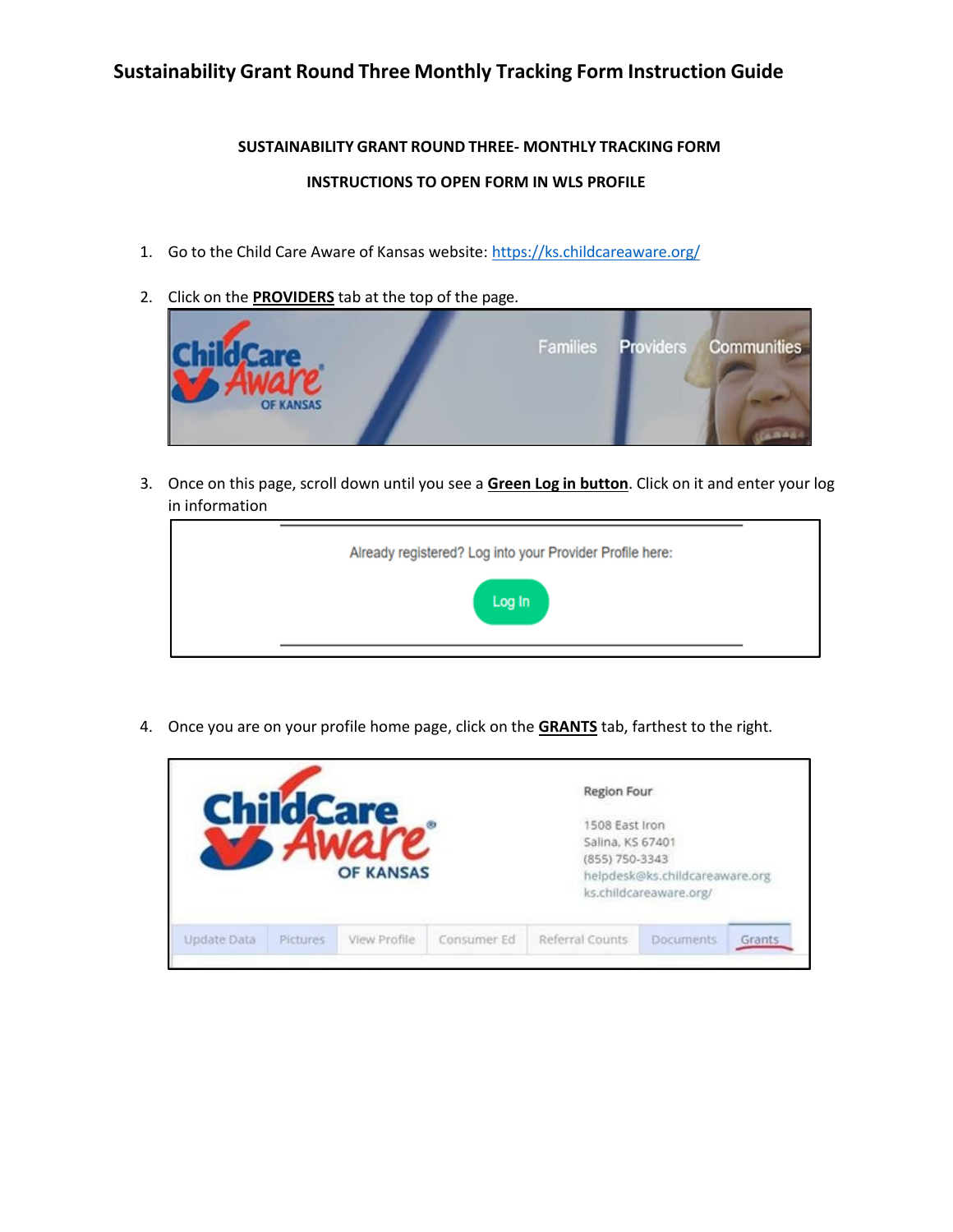5. Underneath this tab there is a heading listed as **APPROVED GRANT APPLICATIONS**. Under the approved grant applications heading, select **"CHILD CARE SUSTAINABILITY GRANT #3"**

|                                    |                                                                                                                                                      | Child Care<br><b>OF KANSAS</b>            |                                                                      | <b>Region One</b><br>1508 East Iron<br>Salina, KS 67401<br>(855) 750-3343<br>helpdesk@ks.childcareaware.org<br>ks.childcareaware.org/ |                  |        |  |  |  |  |  |
|------------------------------------|------------------------------------------------------------------------------------------------------------------------------------------------------|-------------------------------------------|----------------------------------------------------------------------|---------------------------------------------------------------------------------------------------------------------------------------|------------------|--------|--|--|--|--|--|
| <b>Update Data</b>                 | Pictures                                                                                                                                             | View Profile                              | Consumer Ed                                                          | <b>Referral Counts</b>                                                                                                                | <b>Documents</b> | Grants |  |  |  |  |  |
|                                    | <b>Available Grants</b><br>- Child Care Sustainability Grant Round 3<br><b>Closed Grants</b><br>- Child Care Impact, Deadline April 15, 2021 5PM CST |                                           |                                                                      |                                                                                                                                       |                  |        |  |  |  |  |  |
|                                    |                                                                                                                                                      |                                           | - Child Care Sustainability Grant #1, Deadline July 31, 2021 5PM CST |                                                                                                                                       |                  |        |  |  |  |  |  |
|                                    | - Child Care Sustainability Grant Round 2, Deadline November 5, 2021 5PM CST                                                                         |                                           |                                                                      |                                                                                                                                       |                  |        |  |  |  |  |  |
| <b>Approved Grant Applications</b> |                                                                                                                                                      | - Child Care Sustainability Grant Round 3 |                                                                      |                                                                                                                                       |                  |        |  |  |  |  |  |

6. After you select the Sustainability Grant Round 3, there will be subheadings such as: Application Details, Notification Letter, **MONTHLY EXPENDITURE TRACKING**, and Impact Story.

|                                                    |                                                                        |                 |              |                                                                                                                  | <b>Region One</b> |                  |                     |  |  |  |  |
|----------------------------------------------------|------------------------------------------------------------------------|-----------------|--------------|------------------------------------------------------------------------------------------------------------------|-------------------|------------------|---------------------|--|--|--|--|
| ChildCare<br><b>OF KANSAS</b>                      |                                                                        |                 |              | 1508 East Iron<br>Salina, KS 67401<br>(855) 750-3343<br>helpdesk@ks.childcareaware.org<br>ks.childcareaware.org/ |                   |                  |                     |  |  |  |  |
|                                                    | Update Data                                                            | <b>Pictures</b> | View Profile | Consumer Ed                                                                                                      | Referral Counts   | <b>Documents</b> | Grants              |  |  |  |  |
|                                                    | Grants » Child Care Sustainability Grant Round 3 » Application Details |                 |              |                                                                                                                  |                   |                  |                     |  |  |  |  |
| Notification Letter<br><b>Applications Details</b> |                                                                        |                 |              | Monthly Expenditure Tracking                                                                                     | Monthly Payments  |                  | <b>Impact Story</b> |  |  |  |  |